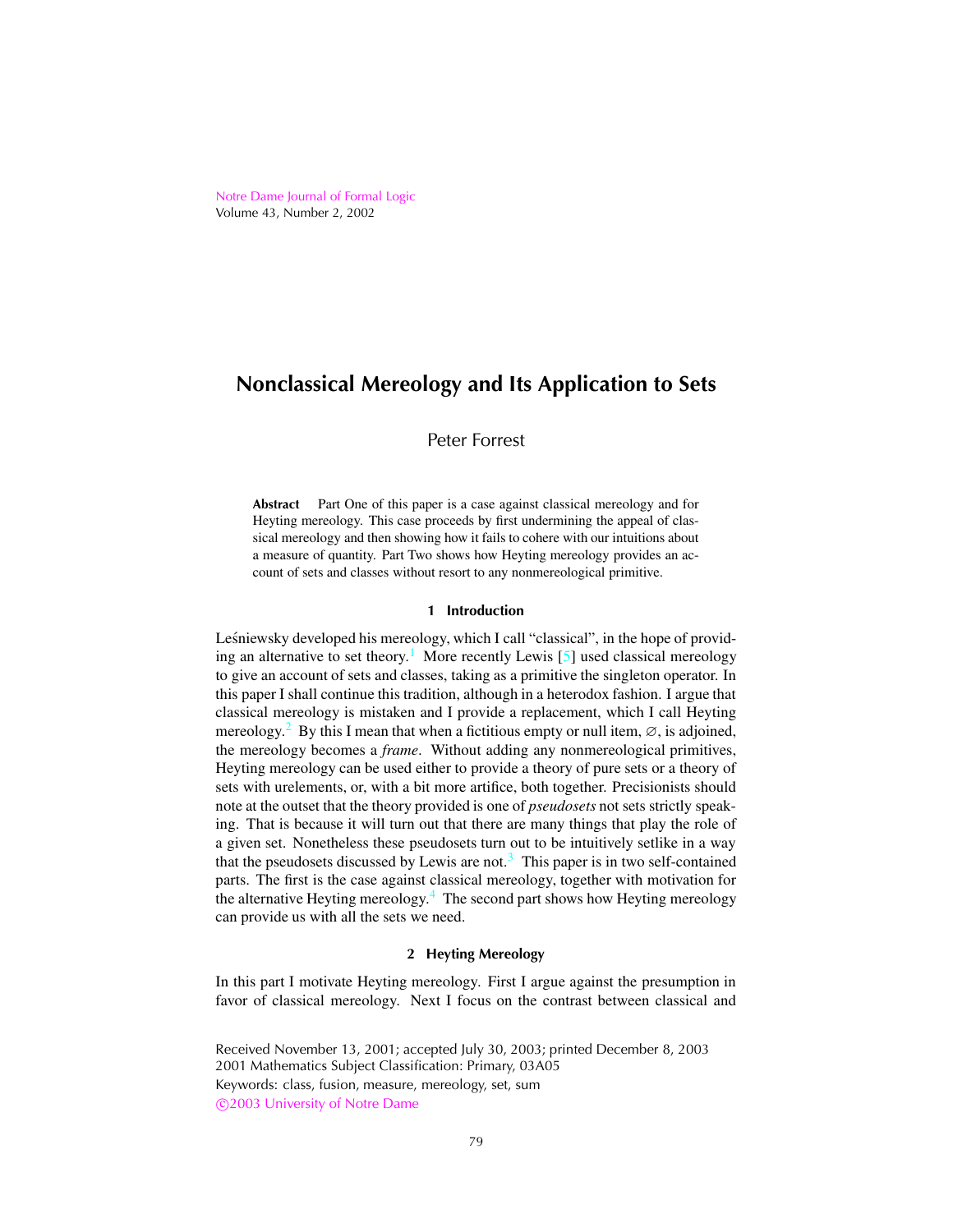<span id="page-1-0"></span>Heyting mereology that is of interest to metaphysicians, namely, the explication of the intuitive idea of the *sum* of things. After that I consider the way in which a Heyting mereology has a classical subsystem consisting of the *regular* items. I note that this does not provide any motivation for restricting attention to classical mereology. I then turn to an argument against classical mereology based upon its failure to cohere with a satisfactory measure theory.

**2.1 Against the presumption in favor of classical mereology** Mereology—the theory of parts and wholes—has several distinct paradigms. One is something we can take apart and put back together again, say a bicycle made up of a hundred parts including the nuts and bolts. Another is something that is divisible in many different ways such as a cake. A third is political geography, where shires, counties, cities, and so on, make up states, which make up nations, and so on.<sup>[5](#page-14-0)</sup> Not surprisingly these paradigms concern systems with only finitely many parts even when, as in the cake paradigm, there is no precise point at which parts of cake cease to be cake. So we should not carelessly assume that a system with infinitely many parts satisfies axioms extrapolated from the finite case.

Perhaps, however, we are entitled to extrapolate from finite paradigms to arrive at axioms that concern only finitely many things. So we might assume that mereology, with the fictitious null object ∅ adjoined, is a *distributive lattice*. To say it is a *lattice* is to say that given any two things x and y there is a join (least upper bound)  $x \vee y$  and a meet (greatest lower bound)  $x \wedge y$ , which is  $\emptyset$  if and only if x and y are disjoint. To say that it is a *distributive* lattice is to say that for any three things, *x*, *y*, and *z*,  $x \wedge (y \vee z) = (x \wedge y) \vee (x \wedge z)$ —from which it follows that for any *x*, *y*, and *z*,  $x \vee (y \wedge z) = (x \vee y) \wedge (x \vee z)$ . I should stress that the null object here is merely a fiction. To say that  $x \wedge y = \emptyset$  is merely shorthand for saying that x and y have no common part, and the distributive law is interpreted accordingly. So if *x* and *y* are disjoint but *x* and *z* are not, the distributive law states that  $x \wedge (y \vee z) = x \wedge z$ , and if *y* and *z* are disjoint it states that for any  $x = (x \lor y) \land (x \lor z)$ .

The importance of mereology for philosophy derives largely from our having an intuitive notion of the *sum* of things, and there is considerable controversy over the principle that any things have a sum. To avoid confusion I restrict the term 'sum' to this intuitive idea, and I stipulate that it is not a synonym for 'fusion' which I take to be a technical term. Because the paradigms of mereology all concern the finite case, we should be especially cautious about the principles governing the sum of infinitely many things. In fact it is not initially obvious how we should even *explicate* the intuitive idea of summation in the infinite case. Moreover, the intuitive idea of the *complement* of x is the sum of everything disjoint from  $x$ , so our caution concerning infinite summation should lead to corresponding caution concerning complements. We should, for instance, resist the "intuitive obviousness" of the principle that the complement of the complement of *x* is always *x*.

Classical mereology, I submit, derives its appeal as a careless extrapolation from the finite to the infinite case. My own diagnosis of just where that extrapolation fails is in the explication of the intuitive idea of the sum of things, to be discussed in Subsection [2.3.](#page-3-0) That it derives a spurious appeal as a careless extrapolation does not prevent it being put forward as a hypothesis, but it does undermine any presumption in its favor. My aim in this part of the paper is to criticize that hypothesis and to propose in its place a weaker hypothesis, which I call Heyting mereology.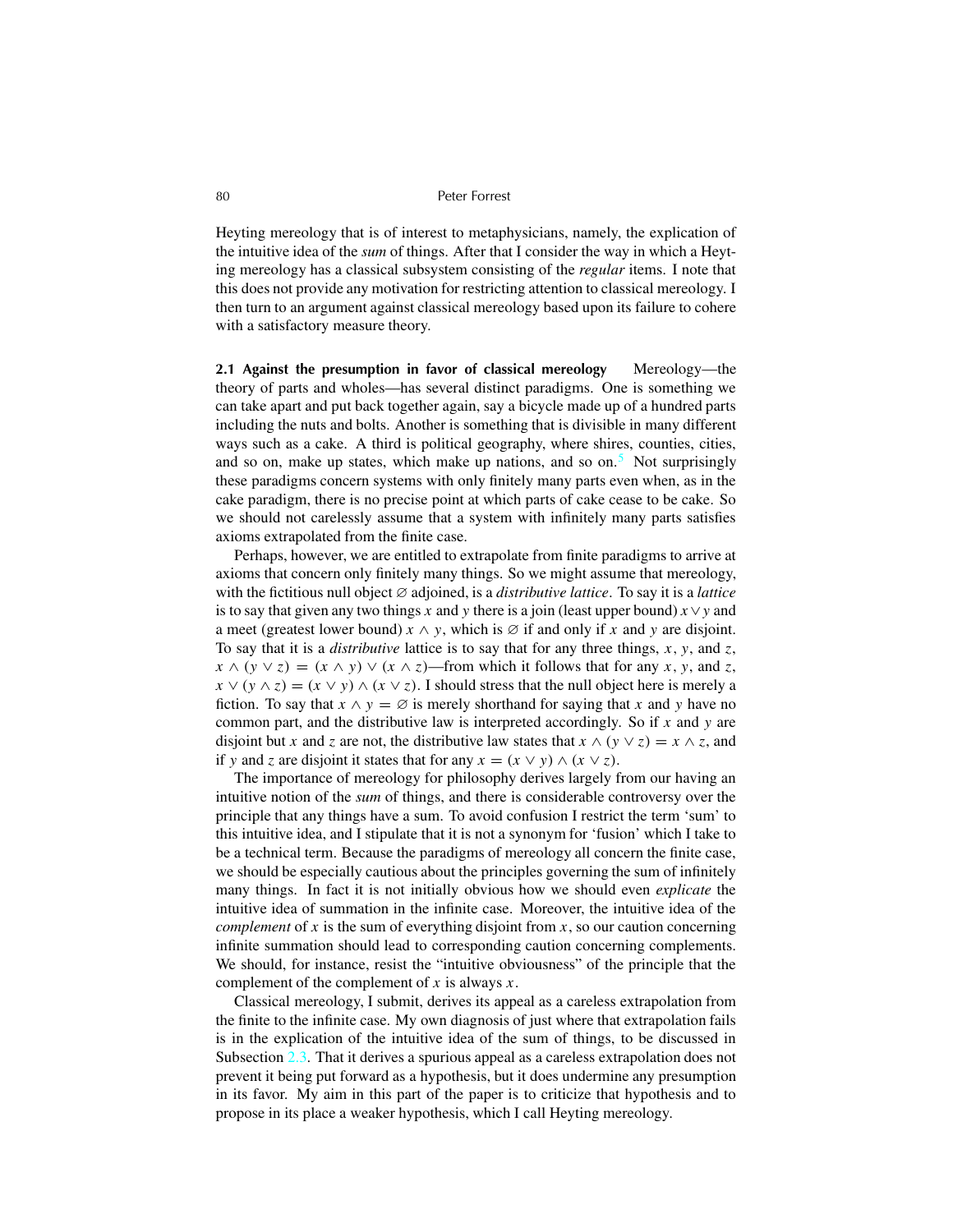**2.2 Heyting mereology** Formally, a Heyting mereology is an extension of the calculus of predicates with identity, with the proper part relation < taken as primitive and with a name '∅', designating the fictitious null thing. We use  $\sim$ , &, vel,  $\supset$ ,  $\equiv$ for negation, conjunction, disjunction, material implication, and material equivalence; ' $\forall$ ' and ' $\exists$ ' for universal and existential quantification; and '*i*' for the definite description operator. The symbols '&' and 'vel' are used because '∧' and '∨ are reserved for the lattice-theoretic operations of join and meet. The definitions, axioms, and rules of inference are taken as schemata where required.

## **Definitions**

| HMD1 (parthood)   | $x \le y \equiv (x \lt y)$ vel $(x = y)$ .                                                                   |
|-------------------|--------------------------------------------------------------------------------------------------------------|
| HMD2 (overlap)    | $x \circ y \equiv \exists z ((z \neq \emptyset) \& (z \leq x) \& (z \leq y)).$                               |
| HMD3              | x and y are disjoint $\equiv \sim x \circ y$ .                                                               |
| HMD4 (join)       | $\vee$ v F y = ix ( $\forall z$ (F z $\supset$ (z < x)) &                                                    |
|                   | $\forall w (\forall z (Fz \supset (z \leq w)) \supset x \leq w).$                                            |
| HMD <sub>5</sub>  | $x \vee y = \vee z((z = x) \text{vel}(z = y)).$                                                              |
| HMD6 (meet)       | $\wedge y F y = \iota x (\forall z (Fz \supset (x \leq z)) \& \forall w (\forall z (Fz \supset (w \leq z)))$ |
|                   | $\supset$ $(w < x)$ ).                                                                                       |
| HMD7              | $x \wedge y = \wedge z((z = x) \text{vel}(z = y)).$                                                          |
| HMD8 (complement) | $\neg x = \vee y (\sim y \circ x).$                                                                          |
| HMD9              | x is an <i>atom</i> $\equiv$ $(x \neq \emptyset)$ & $(\forall y(y < x) < x)$ .                               |
| HMD10             | x is simple $\equiv$ $(x \neq \emptyset)$ & $(\forall y(y < x) \supset (y = \emptyset))$ .                   |
| HMD11             | x is a <i>fusion</i> of the y such that $Fy \equiv$                                                          |
|                   | $(\forall z(Fz\supset (z\leq x)) \& \forall w(\forall z(Fz\& w\circ z)\supset w\circ x).$                    |
|                   |                                                                                                              |

## **Axioms**

| HMA0                           | Any axioms sufficient for the first-order                                                                     |
|--------------------------------|---------------------------------------------------------------------------------------------------------------|
|                                | predicate calculus with identity.                                                                             |
| HMA1 (antireflexivity)         | $(x < y) \supset \sim (y < x).$                                                                               |
| HMA2 (transitivity)            | $(x < y) \& (y < z) \supset (x < z).$                                                                         |
| HMA3                           | $\varnothing \leq x$ .                                                                                        |
| HMA4 (complete lattice schema) | $\exists x(x = \vee \vee Fy).$                                                                                |
|                                | HMA5 (complete distributivity schema) $x \wedge (\vee y F y) = \vee y (\exists z (y = x \wedge z) \& F z)$ ). |

**Rules of Inference** Any rules of inference which, given HMA0, are sufficient for the first-order predicate calculus with identity.

Associated with Heyting mereology is the category of *frames*, that is, completely distributive complete lattices with minimum elements. Here by complete distributivity we mean only that finite meet distributes over arbitrary join. The morphisms are those mappings that preserve the partial ordering. If we wanted a model theoretic semantics for Heyting mereology we would need another category, that of quasi frames, where a quasi frame is any frame from which the bottom element has been excised. The morphisms are, again, the mappings that preserve the partial ordering. There is a restriction functor, which excises the bottom element, and its two-sided adjoint the null-addition functor, which adjoins a bottom element. Then we may use the frames to provide the models that Heyting mereology would have if  $\varnothing$  were not a fiction, and then take the restrictions to quasi frames as the correct models for Heyting mereology.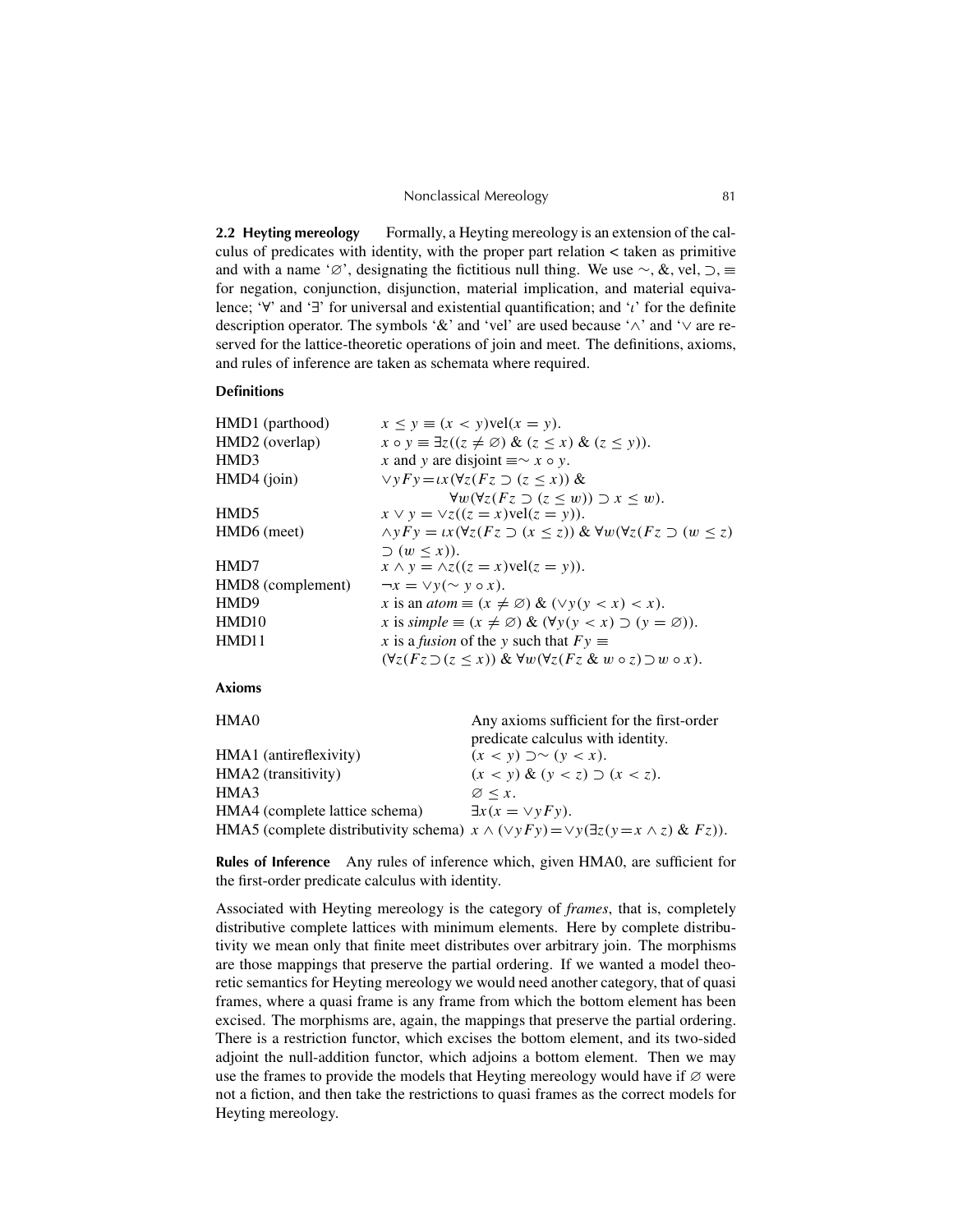<span id="page-3-0"></span>The further theory of Heyting mereology may be left to readers, for the theorems of set-based frame theory may be adapted to provide theorems of Heyting mereology. I shall, therefore, continue in a less formal fashion, providing the motivation for replacing classical by Heyting mereology.

The case against taking classical mereology for granted was based upon a caution about extrapolation from the finite to the infinite case. We might well, then, assume on intuitive grounds that mereology (with  $\varnothing$  adjoined) is a distributive lattice. Beyond that we are hypothesizing, and I have yet to make out a case against hypothesizing classical mereology. In its place I shall hypothesize Heyting mereology, as described above. In addition to the intuitively obvious principles that parthood is transitive and proper parthood antireflexive, its characteristic principles are that even infinitely many things have a join and that the *infinite distribution law* holds. This states that for any thing x and for any F the meet of x with the join of the F is the join of the meets of *x* with each of the *F*. In symbols,  $x \wedge (\vee y F y) = \vee y(\exists z(y = x \wedge z) \& Fz)$ . Here I have replaced the more familiar ' $\vee$ {*y* : *Fy*}' by ' $\vee$ *yFy*' to indicate that it is the *F* whose join we are considering and there is no need to mention sets or classes, which in the present context would be circular. A familiar example of a frame is provided by the set of open sets in a topology, ordered by inclusion. Then the join is the union, and finite meets are finite intersections.

Assuming that we identify sums with joins,  $\neg x = \vee y(y \wedge (x = \emptyset))$  and we find that  $x \leq -x$ . If the equality  $x = -x$  held in all cases then we would have a complete Boolean algebra which would, jettisoning ∅, restore classical mereology. The significance of this is that there is an analogy between logic and mereology, and that just as we have come to take seriously logics without the equivalence of a proposition and its double negation we should also take seriously mereology without the identity of x and  $\neg\neg x$ .

In Heyting mereology the whole can, as the saying goes, be more than the sum of its parts. By that we often merely mean that the value of the whole cannot be inferred from knowing the value of the parts. That is the *organic unity thesis*, which need not concern us here. But taking 'part' to mean 'proper part', as it ordinarily does, then we might be making a quite literal claim that the whole is more than the sum of its proper parts. In that case the sum of its proper parts must be a unique maximal proper part. I call this the *holistic mereology thesis*; it is the key to a thoroughly mereological account of set theory. For the sum of the proper parts of the (pseudo)singleton  $\{x\}$ turns out to be *x* itself.

**2.3 Summation in classical and Heyting mereology** Formally the difference between classical and Heyting mereology is that the latter is weaker than the former, but for metaphysicians the significant difference concerns the explication of the intuitive concept of a mereological sum.

Leśniewski first discussed mereology in a systematic way and what I call classical mereology is the system proposed by him. It is deceptively simple. There are only three axioms required. And I accept the first two, namely, that the part/whole relation is transitive, that is, if  $x \le y$  and  $y \le z$  then  $x \le z$ , and that x and y are parts of each other if and only if they are identical, that is, if  $x \le y$  and  $y \le x$  then  $x = y$ . The third, which I reject, is the *principle of unique fusion*. It states that any things have a unique fusion, where a *fusion* of the *F* is some *z* that contains every *F* and such that anything overlapping  $\zeta$  overlaps some  $F$ . There is nothing in this definition that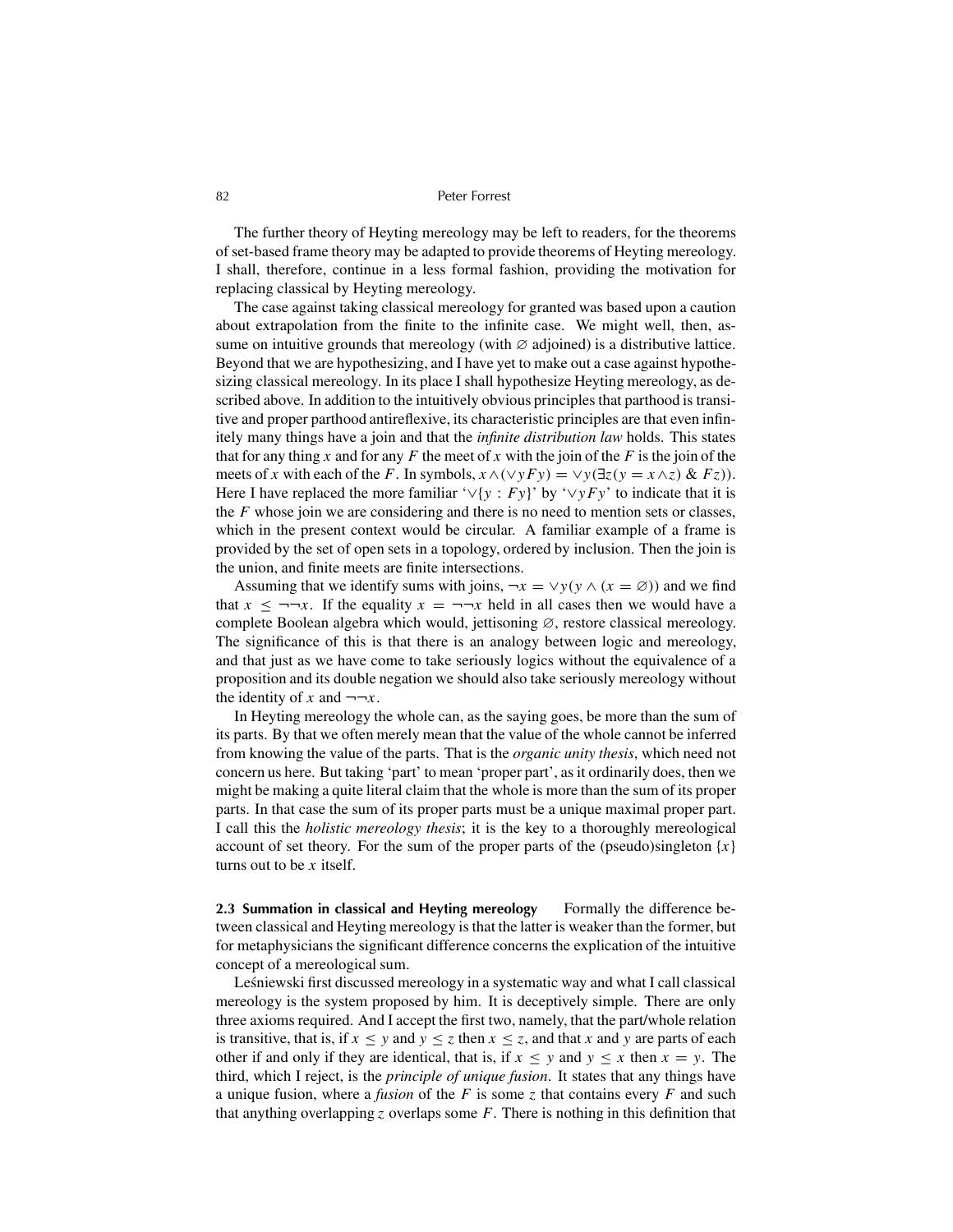<span id="page-4-0"></span>implies uniqueness. Nor is there anything in the definition that requires there to be more than one *F*. So we may, for instance, refer to the fusions of *x*.

Notice that *x* is the fusion of itself and that if *x* is a part of *y* either *y* is also a fusion of *x* or *y* has a part that is disjoint from  $x$ . Hence unique fusion implies weak supplementation, namely, that if *x* is a proper part of *y* then *y* must have a part disjoint from *x*. Conversely the existence of fusions together with weak supplementation implies unique fusion [\[7](#page-15-0)].

I shall not be arguing against the existence of fusions but merely against their uniqueness. Hence I reject weak supplementation. And once weak supplementation is rejected there is no longer any obstacle in the way of holistic mereology.

As I have said there is nothing in the *concept* of a fusion that requires uniqueness. By contrast we have a simpler concept, the least upper bound or *join*, which does imply uniqueness. We also have the intuitive idea of the sum, namely, something made up of all the *Rs*. The basic assumption of mereology in the spirit of Lesniewsky is that any things, however numerous, have a unique sum. Although I shall be arguing against classical mereology I here accept, without argument, the existence and the uniqueness of sums.

If fusion is unique then the unique fusion is the join, but we should not use the uniqueness of the sum to argue for the uniqueness of fusion. For, instead, the sum could be the join and the fusion might fail to be unique. So which is the sum of the *F*, a fusion or the join ∨*xFx*? It cannot be anything greater than the join, for the join contains every *F* and the intuitive idea of the sum of the *F* is of something that has nothing more than the *F*. And if there is a fusion of the *F* then any fusion contains the join. So if there is a sum it must be the join. But the join is not a sum unless it is a fusion as well as the join. For a join of the *F* that is not a fusion of them contains something disjoint from every  $F$ , contrary to the idea of the sum as something made up of the *F*. We may illustrate this need for the sum to be a fusion as well as a join by looking at one of the reasons why someone might deny that sums always exist. Suppose *b* and *c* are two segments of a line each of one unit length but separated by one unit of length. These two segments have a sum, I say, namely, a part of the line that has a one unit gap in it. But someone might insist that there is no such sum, but merely two distinct segments. In that case the join of the two segments would be a three-unit-long segment *d* that included both *b* and *c* and also filled the gap between them. For that would be the smallest segment containing them both. It is not, however, the fusion of *b* and *c*, because if *e* is a smaller segment inside the gap then *e* is contained in *d* but overlaps neither *b* nor *c*. This sort of example motivates the analysis of the sum as a join that is also a fusion.

The principle that any things have a unique sum may be explicated then as asserting that

- 1. mereology is a complete lattice, that is, any things have a join (and hence it follows that any things *F* have a, possibly null, meet, namely, the join of everything contained in all the *F*), and
- 2. the join is always a fusion, that is, if  $x$  is disjoint from every  $F$  then  $x$  is disjoint from the join of the *F*.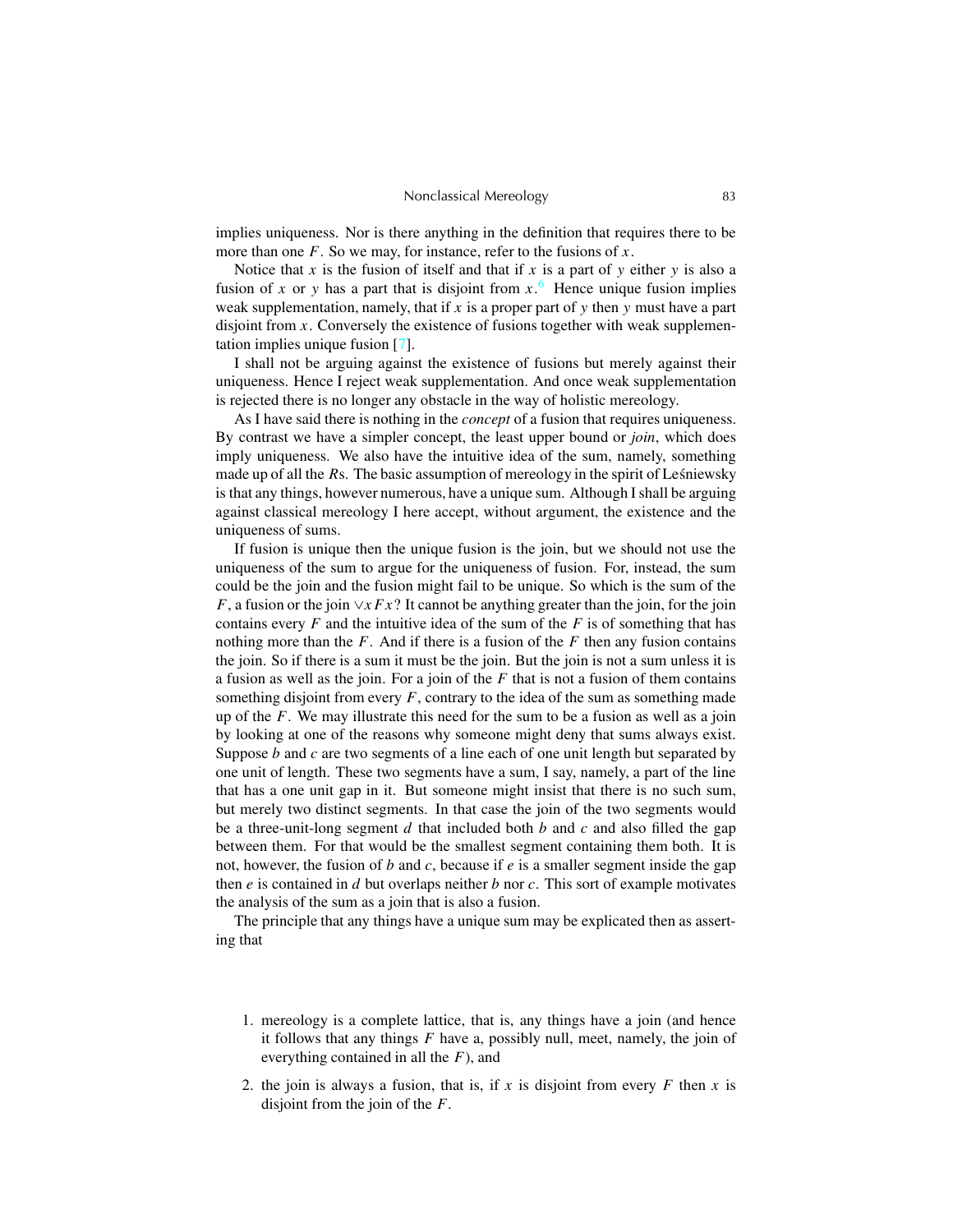<span id="page-5-0"></span>Along with the first two mereological axioms this is all we *have to* assume for nonclassical mereology. But, as I have already indicated, I shall assume finite distributivity as an intuitively plausible and, in the interests of providing a mathematically well-behaved mereology, I tentatively suggest infinite distributivity so that all the axioms of a frame hold. (These entail that any join is also a fusion.)

In hindsight we may see how classical mereology has an illusory appeal. In none of the paradigms can we distinguish between joins and other fusions, so it is not surprising that when we extrapolate to the case of an infinity of parts we extrapolate the existence of unique fusions.

**2.4 The spuriously classical subsystem of regular elements** In this section I shall be assuming only the rather weak mereology in which, once  $\varnothing$  is adjoined, the parthood relation results in a complete lattice in which every join is also a fusion. In such a mereology we may characterize *regular* things and it turns out that the subsystem consisting of the regular things forms a complete Boolean lattice. Hence, it might seem, we could justify classical mereology as the result of ignoring any nonregular items and stipulating that we are only concerned with the regular ones. Now as far as sets are concerned this justification would be irrelevant. For to develop my account of (pseudo)sets I need the nonclassical part of the mereology. Because, however, I have another aim, namely, undermining classical mereology, it is worth pointing out that this justification fails.

The join of the *F* is a fusion, so it is the smallest fusion of the *F*. Is there also a greatest fusion? Yes, for any fusion of some of the fusions of the *F* is itself a fusion of the *F*. So the fusion of all fusions of the *F* is the greatest fusion. Moreover, any thing that contains the least fusion and is contained in the greatest fusion is also a fusion.

Now consider something *x*. It might have many fusions. Clearly the least fusion of *x* is *x* again. But the greatest fusion of *x* could be something larger,  $x^*$ . It is easy to see that  $x^{**} = x^*$ . Things for which  $x = x^*$  are called *regular*. So for any  $x, x^*$ is regular.<sup>[7](#page-14-0)</sup>

Given any things there will only be one regular fusion of them, namely, the greatest fusion. So if we restrict attention to the regular things we find that there is indeed unique fusion, and the regular things satisfy the axioms of classical mereology. Does it follow that we may for most purposes simply ignore the nonclassical character of a Heyting mereology? No, for what counts as a join depends on the context, but the intuitive idea of the sum is independent of context. The sum of regular things is to explicate then their join in the system of all things, not their join in the system of regular things.

**2.5 The case against classical mereology** In this section I sketch the argument to be developed in the remainder of this part of the paper. In classical mereology we may consider the sum of all atoms, on the one hand, and its complement, consisting of 'atomless gunk' on the other. Classical mereology might be defended by someone who insisted that there could be no gunk and hence mereology was just isomorphic to the theory of the nonempty sets, or maybe classes, of atoms. To that I reply that necessities are not to be multiplied more than is necessary and so we should at least countenance the possibility of gunk, even if the actual universe should turn out to be gunk-free, perhaps because a region of finite diameter must contain only finitely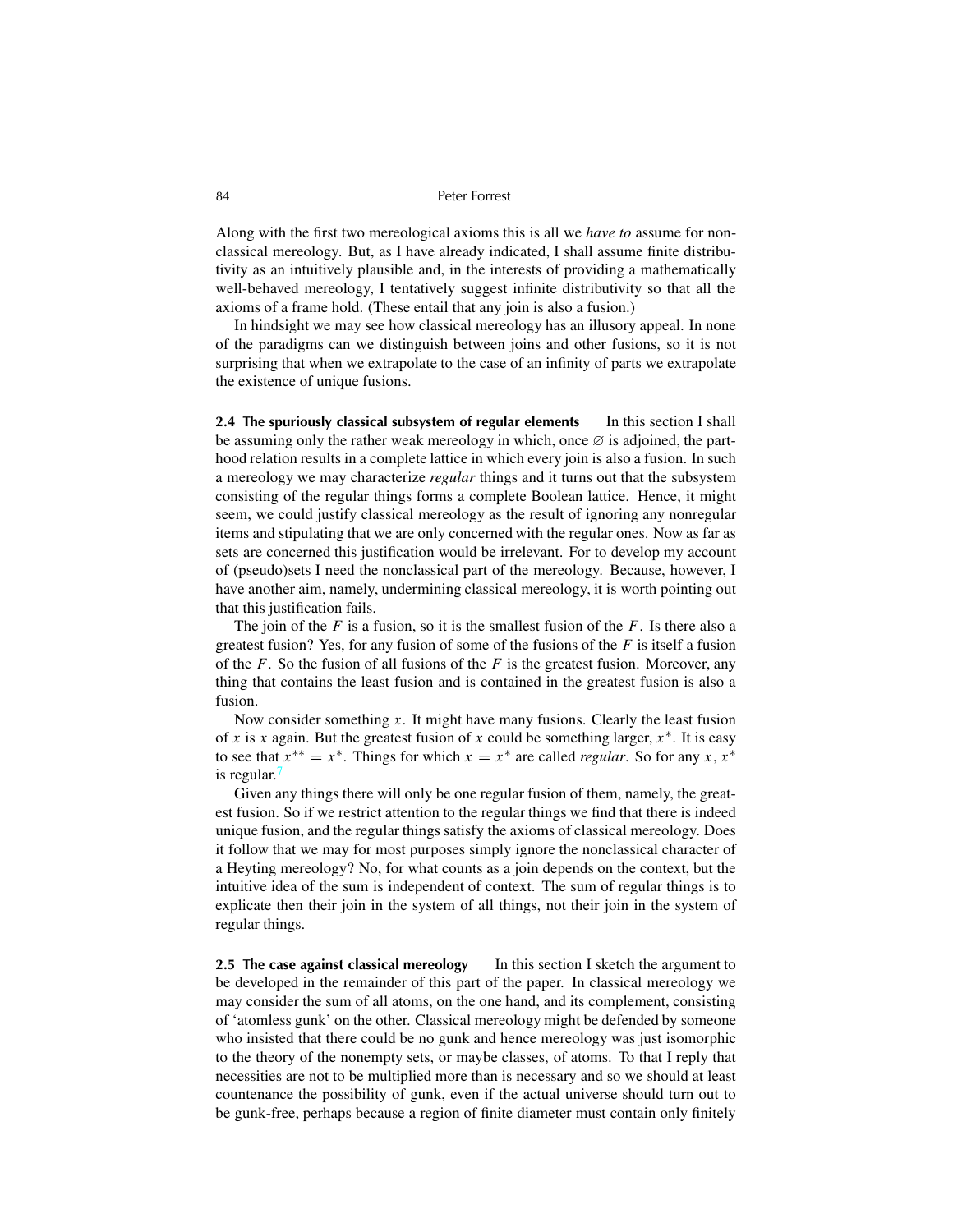<span id="page-6-0"></span>many parts. $8\,$  $8\,$  Now, the fundamental principles of mereology should hold even for merely possible things, including gunk, and I argue against classical mereology for gunk by introducing the idea of a measure of the quantity of gunk and showing that intuitions about the measure fail to cohere with classical mereology.

I use as a standard example the quasi-Euclidean space in which the regions are represented by some of the sets of triples of reals. I call it *quasi*-Euclidean because there are no points, and I concentrate on quasi-*Euclidean* space for simplicity. Presumably it is metaphysically possible that there be a universe whose space-time structure is represented using a differentiable manifold. And I could have considered an open region in that manifold diffeomorphic to a Euclidean space of *n* dimensions where  $n \geq 3$ . Readers will note that my argument holds in any number of dimensions at least two.

By a *simple* I mean some (nonnull) thing with no proper (nonnull) part. By an *atom* I mean some (nonnull) thing that is indivisible in the sense of not being the sum of all its proper parts. Obviously every simple is an atom. In classical mereology every atom is a simple, but that is not the case in the mereology I am describing. I reserve the word 'gunk' for that which has no atomic parts. I am interested in the extreme cases of a piece of gunk on the one hand and a sum of atoms on the other. My strategy will be first to argue that gunk is nonclassical and then to use that as a precedent for a nonclassical theory of atoms.

**2.6 Representing gunk** In order to explore further the mereology of gunk, I shall consider the case of gunk that fills space. It could *be* space, or it could be thought of as energy or something else which has no atomic parts—ectoplasm maybe. It could vary in density but for simplicity I shall consider it to be uniform. Now 'gunk' is a generic term, so we need a name for the species of gunk being considered. Let us call it *spaffle* (for "space-filler"). Postmodernists will no doubt offer a gastronomic deconstruction of the widespread rejection of gunk in general and spaffle in particular. And its bland texture-free character might seem to prevent us saying much about it. But in fact there is much to be said. To develop gunk-theory, we represent chunks of spaffle as sets of coordinate triples, with parts being represented by subsets. It is tempting to think of a coordinate triple as specifying a point-piece of spaffle. We should resist that temptation, for theories with point pieces of spaffle are far more exotic than the gunk theories I am considering. For by the definition of gunk, such theories require that the point pieces are divisible into proper parts. Instead I assume that spaffle is nice gunk, more precisely that every chunk of spaffle, however small, contains a spherical chunk of spaffle—one represented by a set of coordinate triples of the form  $\{(r, s, t) : (r - a)^2 + (s - b)^2 + (t - c)^2 < d^2\}$ . Something else we might as well assume for simplicity is that the representation is faithful. That is, no two chunks of spaffle are represented by the very same set of coordinate triples. In the context of the argument against classical mereology these assumptions need not be actually correct. It suffices that they are jointly possible.

Given these constraints we are representing the chunks of spaffle by some but not all the sets of coordinate triples, and in particular we insist that every representing set contains some sphere. There seems to be considerable variety in the possible choices for the representing sets: far from spaffle being bland, it is bewildering in its possibilities. My chief aim is to argue that spaffle does not satisfy classical mereology. Before doing so, however, I note the hypothesis to beat, namely, that the chunks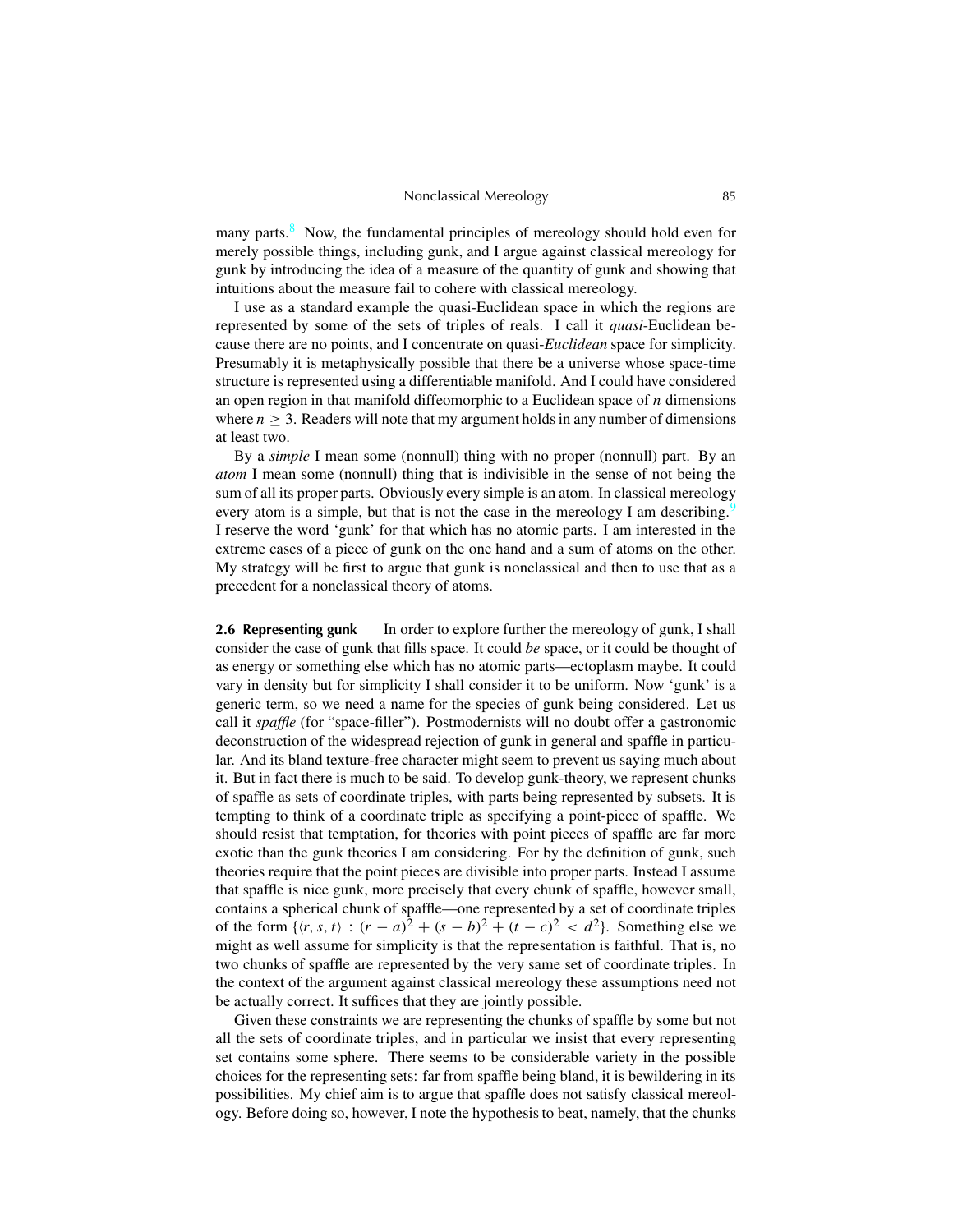<span id="page-7-0"></span>of spaffle are represented by all and only the *regular* open sets of coordinate triples, where an open set is said to be regular (or *perfectly open*) if it is the interior of its closure. Any convex open set is regular open and any finite union of regular open sets is regular open. For simple examples of open sets that are not regular we excise from some regular open set finitely many points, curves, or surfaces, which we may think of as cracks. When we take the closure we fill in the cracks as well as adding an outer boundary to the set. When we then take the interior we strip off this outer boundary but we do not open up the cracks again. If the chunks of spaffle were represented by all and only the regular open sets, they would form a classical mereology.<sup>[10](#page-14-0)</sup> By denying that the mereology of spaffle is classical I am in effect proposing additional chunks of spaffle. (All the regular chunks are, as one might expect, represented by regular open sets of triples). So the burden of proof is on me.

**2.7 Measuring gunk** We may assign a measure of quantity to gunk. Because spaffle is of uniform density, the quantity of a chunk of spaffle should equal the volume (i.e., Lebesgue measure) of the representing set of triples. Intuitively, the quantity of a sum of countably many things is no greater than the sum of their quantities. Call this the *countable sum principle*. Elsewhere I have used it to argue against weak supplementation [\[2](#page-15-0)]. But although I still accept this countable sum principle, I shall here rely upon an intuitively weaker principle, which I call *countable rearrangement*:

Suppose we have two countable sequences  $u_n$  and  $v_n$  of chunks of spaffle where the  $u_n$  are pairwise disjoint, and so are the  $v_n$ . Suppose also that each  $u_n$  is the same shape as each of the  $v_n$  and has the same finite quantity (volume). Then the quantity of the sum of the  $u_n$  equals the quantity of the sum of the  $v_n$ .

Some readers might wonder why we restrict this to countable sums. A stronger principle would do no harm, but the weaker is all we need. And, again, it should be noted that all I need for the argument against classical mereology is the *possibility* of some nice gunk in a quasi-Euclidean space with a measure satisfying the countable rearrangement principle.

**2.8 The Devil's Comb** Given a *skerrick* (for precision taken to be a cubic centimeter) of spaffle, we can divide half the skerrick up into infinitely many teeth and use half to form the spine of a comb, which, again for precision, can be taken to be 100mm long and 5mm wide by 1mm thick. (Each tooth is a cuboid of 15mm by 1mm by an amount to be specified.) We need the spine because otherwise some curmudgeon would insist that a collection of teeth is not one thing but infinitely many things. Of the half skerrick used to make up the comb half of what is left is used for the first tooth, a quarter for the second and so on. And we choose the teeth to contain all the points that are a rational number (between 0 and 10) of cm from one end of the comb. We may do this because there are only countably many rationals. The result is the Devil's Comb. I call it that because, however fine a hair is, there is no space between teeth wide enough for it to go through. The Devil's Comb fits neatly into a case whose shape is a thin hollow cuboid and whose volume is many skerricks. (Yet again for precision we may take it to be 5mm by 20mm by 100mm, and so of volume 10cc.)

The first point to notice is that the Devil's Comb is not represented by a regular set of coordinate triples. For the smallest regular open set containing the representative of the comb is the interior of the comb's case. Suppose we now fill the rest of the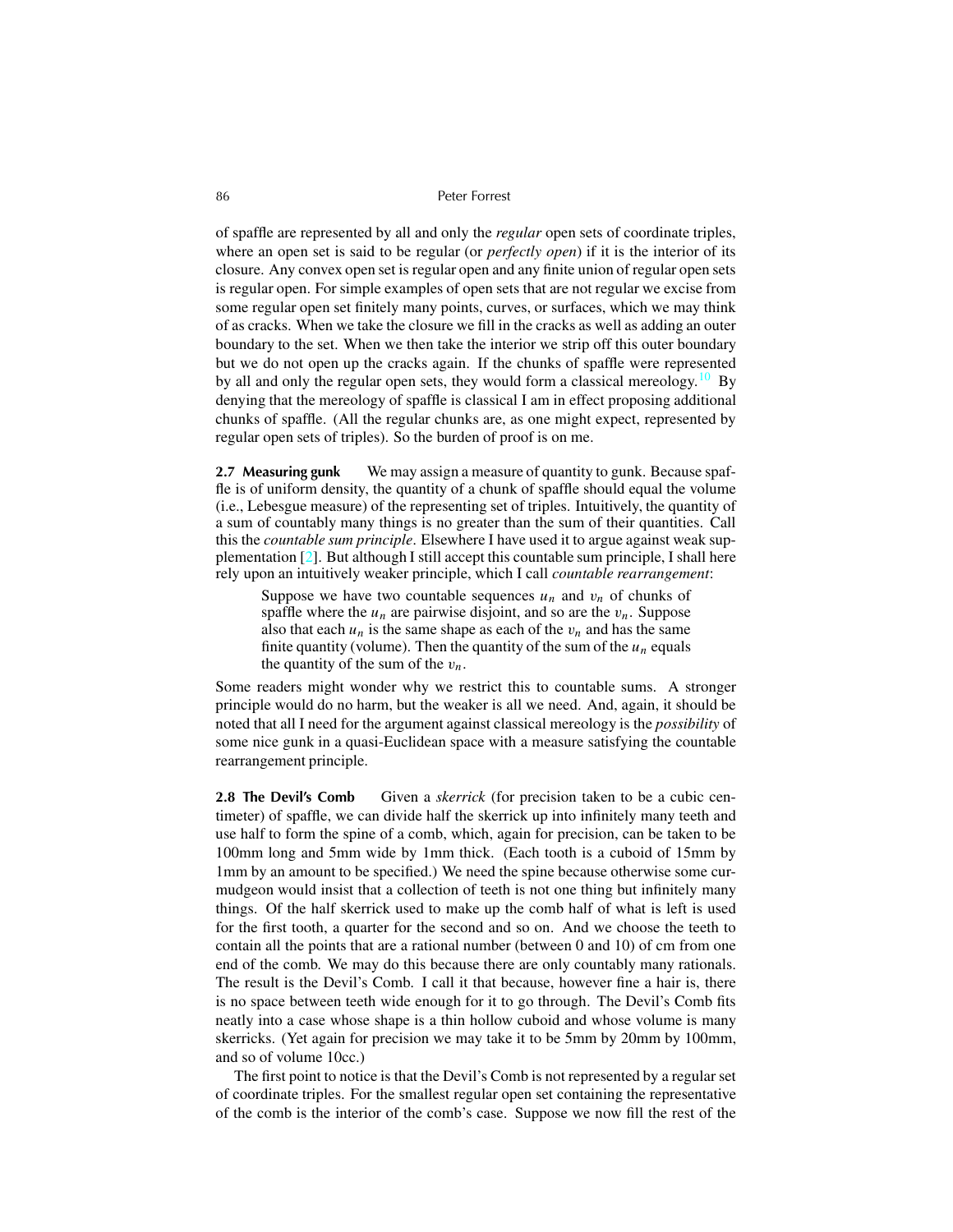#### Nonclassical Mereology 87

<span id="page-8-0"></span>interior of the case with spaffle, obtaining a thin but solid cuboid of spaffle that I refer to as the *case-filler*. The quantity of the case-filler is many (10 for precision) skerricks. The Devil's Comb is part of the case-filler but it is not a regular part. In fact the case-filler is the largest fusion of the Devil's Comb, or if you prefer the largest fusion of the teeth and spine of the Devil's Comb.

This shows, I claim, that the mereology of spaffle, which, recall, is the nicest gunk, is nonclassical and hence that weak supplementation fails. The latter may be seen directly by noting that there can be no chunk of spaffle contained in the case-filler but disjoint from the Devil's Comb. For we are assuming that any piece of gunk contains a small sphere of gunk and any sphere inside the case-filler will overlap either the spine or one of the teeth.

In response to this, a defender of classical mereology might insist that there could be no Devil's Comb and hence the sum of the spine and the teeth is the whole casefiller. (It will not do to take the sum to be any other proper part of the case-filler for then there would still not be a unique fusion of the teeth and spine.) But that violates the countable rearrangement principle, which tells us that rearranging disjoint parts cannot increase the quantity of the sum. Suppose we arranged the teeth in a much more boring way, taking the thickest first then putting the next thickest next to it and so on. In that case we would obtain a regular L-shaped region of spaffle with total quantity one skerrick (1cc). It follows that, however they are arranged, the sum of the teeth and spine cannot contain more than a skerrick of spaffle, and so the sum is not the case-filler, which is many skerricks (10cc).

**2.9 The mereological structure of spaffle** I have already supposed that every chunk of spaffle, however small, contains a spherical chunk. Economy suggests that all chunks of spaffle are sums of spheres. One hypothesis that is economical in this fashion is that the chunks of spaffle are represented faithfully by the regular open sets of coordinate triples. But this hypothesis has been excluded by the Devil's Comb example using countable rearrangement. So we should seek an alternative. The chunks of spaffle are represented by sets of coordinate triples. We may take the interiors of these representing sets to form, if necessary, a new representation by open sets. And we may also insist that the representation is faithful. In both cases we will have, if anything, arrived at a more economical hypothesis. But that still leaves open a considerable variety of representations by open sets. We might, for instance, suppose that there are enough chunks of spaffle so that every open set represents one. This has the advantage, pointed out to me by Mormann, that the mereology specifies the topology without any additional mereotopological primitive. For we obtain the mereotopological relation in which *x* is a *bounded* interior part of  $y(x \ll y)$  simply by requiring that *x* be represented by a set whose closure is compact and is included in the set representing *y*. Using the standard definition of compactness this amounts to

*x*  $\ll$  *y* iff for any set *Z* such that *y* ≤  $\lor$ *z*(*z* ∈ *Z*)

there is finite subset *W* of *Z* such that  $y \leq \forall w (w \in W)$ .

According to this hypothesis the chunks of spaffle would indeed form a frame.

Readers should decide whether these advantages outweigh the marked lack of economy of this hypothesis, a lack of economy shown by its failure to satisfy the intuitively appealing *Roeper's principle*[11](#page-14-0):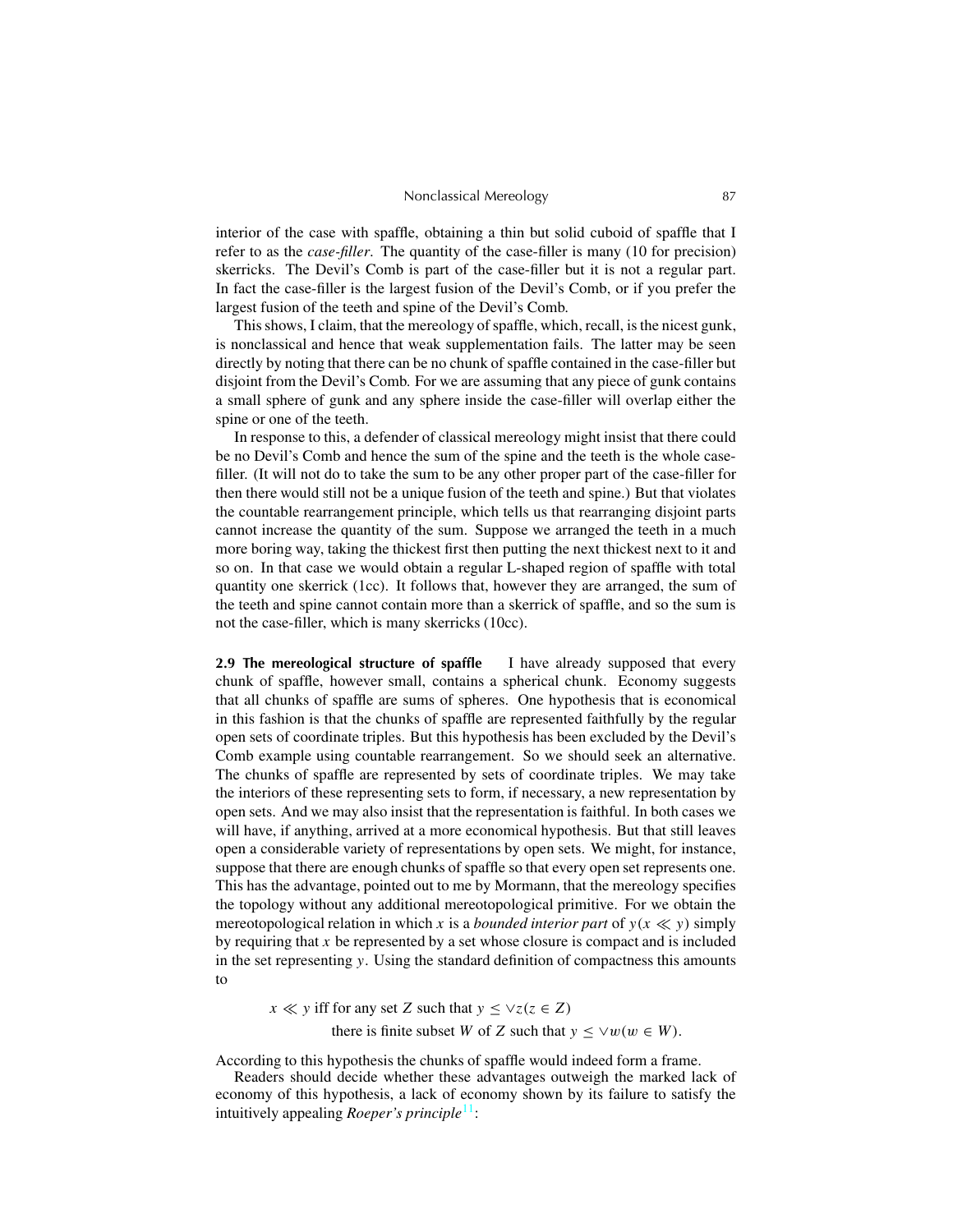If *x* and *y* are two chunks of spaffle of finite quantity and  $x < y$ , then *y* has greater quantity than *x*.

This principle excludes the hypothesis that all open sets represent chunks of spaffle. For, assuming that the quantity is equal to the Lebesgue measure of the chunks represented, there would be two chunks, *c* and *d*, with *d* represented by  $\{(r, s, t) : r^2 + s^2 + t^2 < 1\}$  and *c* represented by  $\{(r, s, t) : 0 < r^2 + s^2 + t^2 < 1\}.$ Then  $c < d$  but  $c$  and  $d$  both contain the same finite quantity of spaffle.

There is, however, a hypothesis according to which

- 1. every chunk is the sum of spherical chunks;
- 2. every chunk is faithfully represented by an open set of coordinate triples;
- 3. the countable rearrangement principle holds;
- 4. Roeper's principle holds.

This is the hypothesis that the chunks are represented by precisely the *maximal open sets*, where an open set *U* is said to be maximal open if given any open *V* such that *U*  $\subset$  *V* then the difference *V* − *U* has positive Lebesgue measure.

Moreover, this too is a Heyting mereology. (See [Appendix](#page-12-0) A.) I commend it as the most likely hypothesis for the structure of spaffle.

**2.10 Summary of Part One** I have made a case against classical mereology. One part of this case was the undermining of the apparent intuitive appeal of classical mereology by means of an examination of how we should explicate the intuitive idea of a sum. The other part was an argument based upon the difficulty of combining an adequate account of the measure of gunk with classical mereology.

If we suppose that any things have a sum and we explicate the sum as the join, as I have advocated, then the mereology will, adjoining the null object, be a complete lattice. But I have not provided any very strong justification for assuming the infinite distributivity principle that makes it a Heyting lattice. What I have provided is a plausible account of which open sets of triples of reals represent regions of space, namely, the measure maximal ones, which account has the implication that regions of space, if they are gunk, form a Heyting mereology. This is sufficient motivation for a further exploration of the hypothesis that the axioms governing mereology are those of a Heyting lattice, provided, as usual, that we adjoin the fictitious null object. In the second part of this paper I show how the hypothesis that there are nonsimple atoms in a Heyting mereology may be used to provide an account of sets.

## **3 A Theory of Sets**

**3.1 Toward a mereological theory of sets** Once we abandon weak supplementation in the case of gunk we have no good reason to retain it for the atom-packed part of reality. So atoms need not be simples and the proper parts of atoms might themselves be gunk. Things can get complicated.

Given any nonsimple atom we may consider the sum of all its proper parts. By the definition of an atom this is the unique maximal proper part (mpp). Conversely anything with a nonnull mpp is a nonsimple atom. An atom is a simple if and only if its mpp is ∅.

Heyting mereology provides us with a way of identifying various things with sets or, more accurately, with pseudosets. I define a relation *A* by *x Ay* if *x* is the maximal proper part of a part of *y*. The pseudomembership relation  $E$  is defined by  $xEy$  if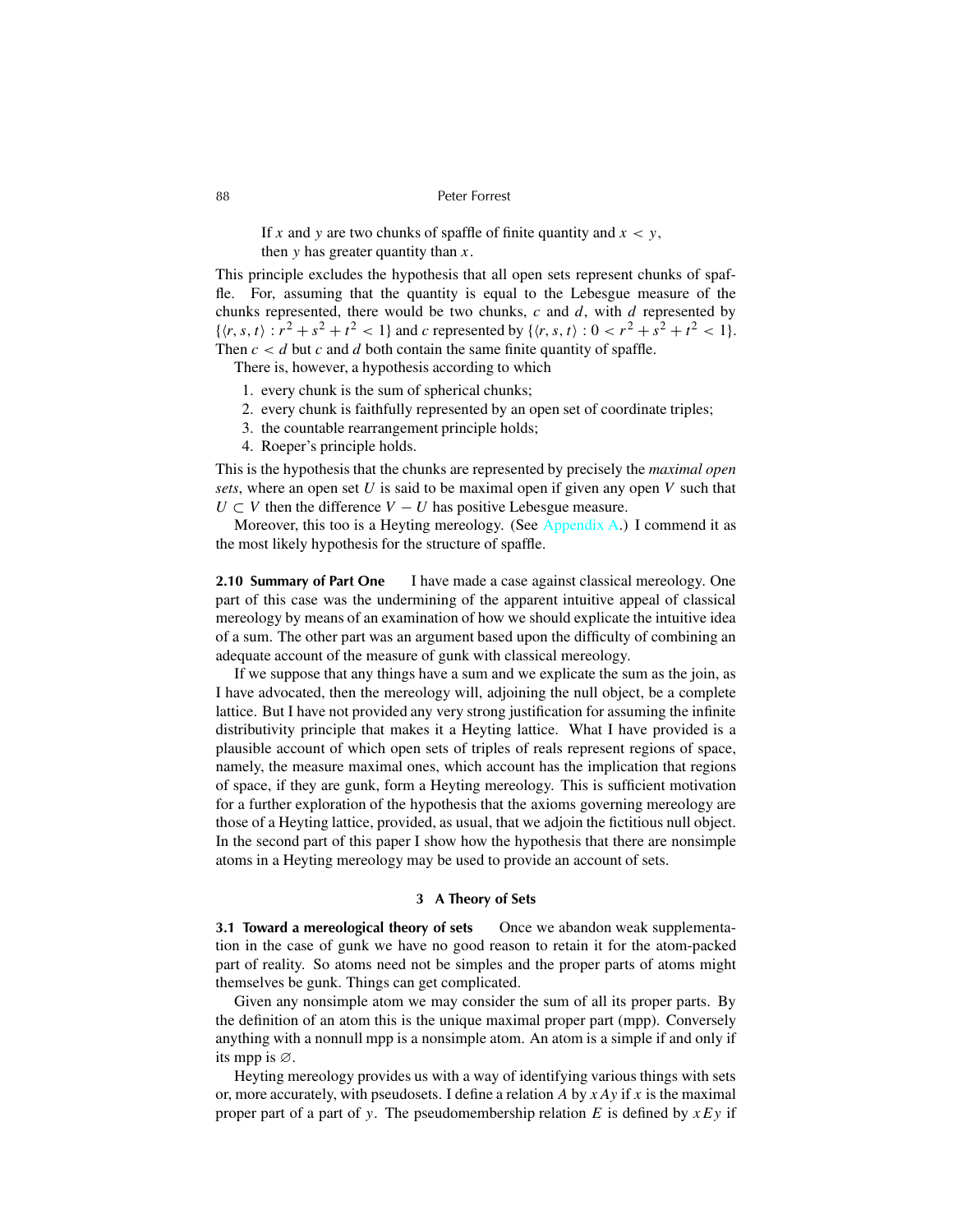<span id="page-10-0"></span>*xAy* and there is no *u* such that *xAu* and *uAy*. Then any *y* such that there are *x*, *z* for which *x Ey* and *yEz* is a pseudoset. So there are no empty pseudosets. Any *y* such that for some  $x \times Ey$  is a pseudoclass; any pseudoclass that is not a pseudoset is a proper pseudoclass. Anything that is not a pseudoclass is a pseudourelement. Given this characterization, and recalling that the null thing is merely a fiction, the pseudourelements are precisely the mereological simples.

I have used the symbol '*E*' for the relation of pseudomembership in place of ' $\in$ ' which I reserve for the fundamental dyadic set-membership predicate of a mathematical theory of sets and classes. I take it as true by definition that extensionality holds for '∈'. That is, if, for all *u*,  $u \in x$  if and only if  $u \in y$ , then  $x = y$ . But extensionality will not hold for the relation *E*. For suppose that *y* is a nonsimple atom with mpp *x*, then *y* could be interpreted as the set  $\{x\}$  but so could the sum of *y* and some gunk. This is not, however, a serious problem. Quite generally if we have a denoting expression of the form "The unique *u* such that . . . " and there are in fact many such  $u$ , then we may reinterpret the expression as referring indefinitely to any of these  $u$ . Thus if  $x$  is a simple, the set-denotation ' $\{x\}$ ' which is synonymous with 'the unique thing *y* such that for precisely one  $x \times \in y$ ' refers, in a non-unique fashion, to any *u* such that for precisely one *x*  $x E u$ .<sup>[12](#page-14-0)</sup> When we think of pseudosets as sets we deliberately ignore the set-theoretically irrelevant differences between things with the same members. If we assume the axiom of choice holds then we could take set-denotations to be equivocal rather than indefinite. That is, there would be many candidates for set theory in each of which extensionality holds, instead of one candidate for a pseudoset theory in which extensionality fails.<sup>[13](#page-14-0)</sup> I see, however, no reason to prefer equivocation to indefiniteness, and I note that my pseudosets have a great advantage over the ones considered by Lewis. I do not have to resort to an arbitrary coding of set theory. Instead I have a straightforward case of an oversupply of referents.

If we take the set-denotations to refer to pseudosets in the fashion just described, then not every set-denotation refers. For instance ' ${b, {b, c}}$ ' fails to refer. For if it referred to  $u$ ,  $u$  would have some parts  $v$ ,  $w$  that have mpps  $b$  and  $x$ , respectively, where *x* has parts *y* and *z* with mpps *b* and *c*; but in that case  $bAx$  and  $xAu$ , so even though  $bAu$  it is not the case that  $bEu$ . Nonetheless, I shall argue, there are enough pseudosets to do mathematics. At least there are enough if there are big enough mereologies. Because I take pure mathematics to concern what is necessary, all I require is that there are big enough possible worlds to provide the requisite pseudosets.

**3.2 Simply founded sets** I assume that we have a consistent set theory with fundamental dyadic predicate '∈'. We restrict attention, if necessary, to *well-founded* sets. Let  $\alpha$  be the ancestral of  $\in$ . Then to say that a set *u* is well-founded is to say that given any nonempty set *x* for which  $x \alpha u$  there is some *y* such that  $y \alpha x$  but there is no *z* such that *z* ∈ *y*. In particular this excludes ∈-cycles, that is, for no *x* do we have  $x \alpha u$  and  $u \in x$ .

I am assuming, for the moment, that the empty set  $\varnothing$  is a fiction so that well-foundedness implies that every descending chain (that is, every sequence  $x_n$ ,  $n = 1, 2, \ldots$  such that for all  $n, x_{n+1} \in x_n$ , terminates in an urelement  $x_k$ . I say that a set *z* is *simply founded* if

1. given any  $w, x, y$  such that  $w\alpha x \alpha y \alpha \{z\}$  then  $w \notin y$ ; and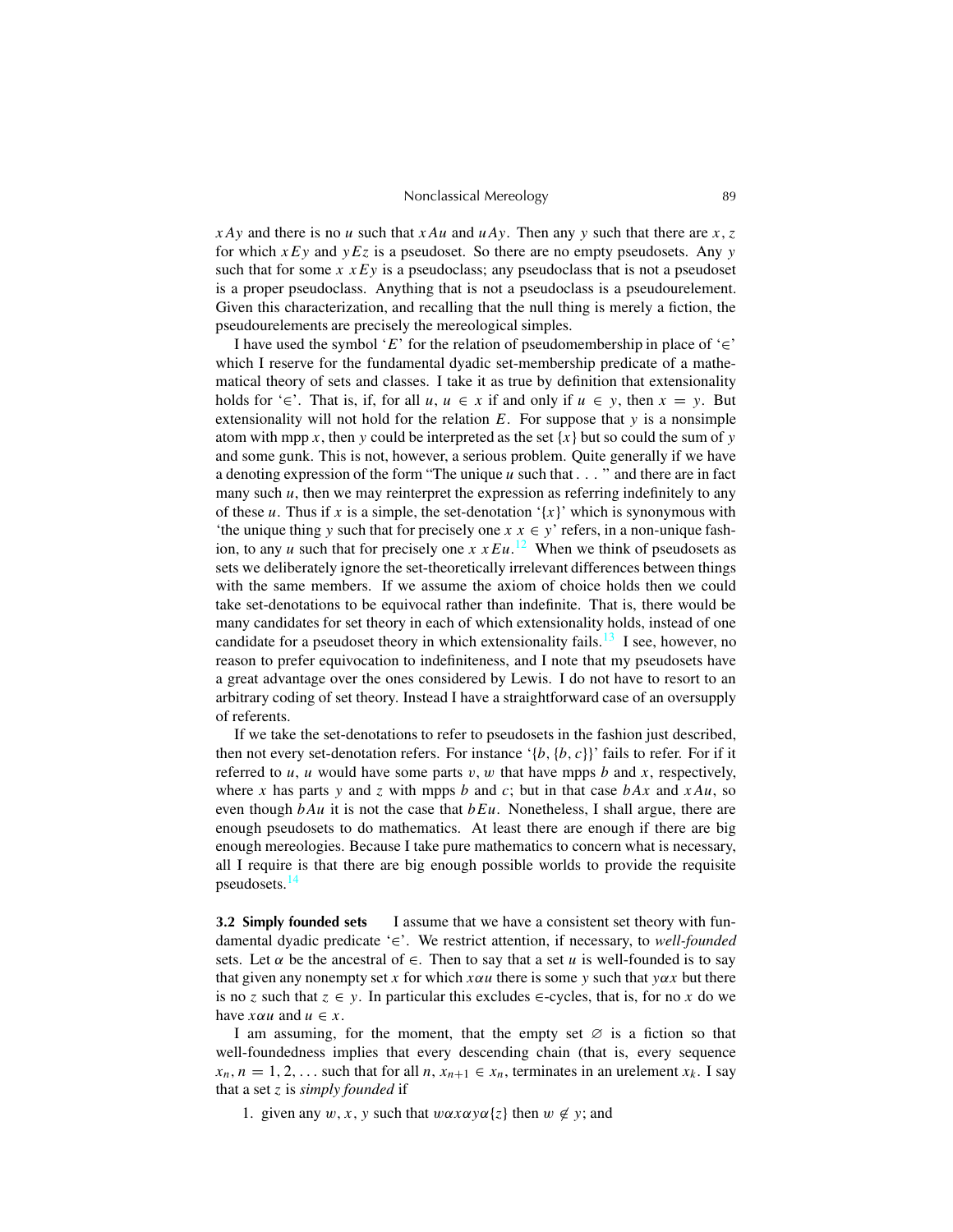2. given  $w, x, y$  such that  $w\alpha x\alpha z$  and  $w\alpha y\alpha z$  then either  $x = y$  or  $x\alpha y$  or  $y\alpha x$ . This amounts to saying that the relation  $\in$  restricted to  $\{x : x \alpha \{z\}\}\)$  is a *tree*.

Given any simply founded set *s* we may define a frame  $H(s)$  and a one to one mapping  $\varphi$  of  $H(s) - {\varnothing}$  onto  $\{s\} \cup \{x : x \leq A s\}$ . Moreover, if we define *E* as in the previous section  $\varphi(x) \in \varphi(y)$  if and only if *xEy*. (See [Appendix](#page-12-0) B.1.) This shows that the theory of mereology has the resources to provide pseudosets corresponding to arbitrarily large, simply founded sets. All that is required is to posit that the actual mereology has, when  $\varnothing$  is adjoined, the structure of a frame with a subsystem isomorphic to  $H(s)$ .

**3.3 Pure sets** A theory of pure sets is one in which there are no urelements. Pseudosets may be reinterpreted as performing the role of pure sets by taking the setdenotation '∅' to refer to any of the mereological simples, which previously played the role of the urelements. A simply founded set with urelements is then interpreted as a well-founded but not necessarily simply founded pure set. This gives us all the pure sets we want provided there are enough urelements. More formally, given any pure set *p* then there is a simply founded set *s* with urelements and a mapping  $\theta$  of  ${s} \cup {x : x \leq x}$  onto  ${p} \cup {x : x \leq p}$  such that  $\theta(x) \in \theta(y)$  if and only if  $x \in y$ . (See [Appendix](#page-13-0) B.2.) Then the composite  $\theta\varphi$  of mappings  $\varphi$  and  $\theta$  maps  $H(s)^*$  onto  ${p} \cup {x : xAp}$  in such a way that  $\theta \varphi(x) \in \theta \varphi(y)$  if and only if  $xEy$ , showing that the mereology can provide at least one pseudoset corresponding to every pure (and well-founded) set in a consistent set theory.

**3.4 Modulo junk** Heyting mereology has the resources then to perform all the work done by simply founded sets, or by pure sets. I now show how, with a little added complexity, it can do the work performed by any sets with urelements. Given any regular thing *j* we may consider things *mod j*, that is, we may consider the system in which *x* and *y* are equivalent, written  $x = y \pmod{j}$ , just in case  $x \wedge \neg j = y \wedge \neg j$ . Hence if  $x \leq j$  then  $x = \emptyset \pmod{j}$ . What this amounts to is a way of referring indefinitely to equivalent things by ignoring *j* and all its parts. (Hence '*j*' for junk.) Since we already have an account in which set-denotations refer to indefinitely many things, this is just more of the same, and no (further) drawback to the account is being proposed.

The effect of considering things mod  $j$  is to treat any atom whose mpp is  $x$  as a referent of the set-denotation '{ $x \wedge \neg j$ }'. If  $x \leq j$  then this is one of many things to which ' $\emptyset$ ' refers. If  $x \wedge \neg i = y$  then this is one of many things to which '{*y*}' refers. Hence by considering things mod *j* we can do the work both of pure sets that are not simply founded and sets with urelements that are not simply founded. Assuming *j* has enough parts the result is an adequate account of sets provided the urelements are restricted to those disjoint from  $j$ . For details see [Appendix](#page-13-0) B.2.

## **4 Conclusion**

The study of gunk motivates a nonclassical Heyting mereology. This in turn enables us to give a thoroughly mereological treatment of pseudoclasses so that members of pseudoclasses are indeed parts of pseudoclasses. The drawback is that we have to divide the whole of reality into a large (regular) part *j* and its complement  $\neg j$  and restrict the pseudoclasses to those of which the urelements, if any, are parts of  $\neg j$ .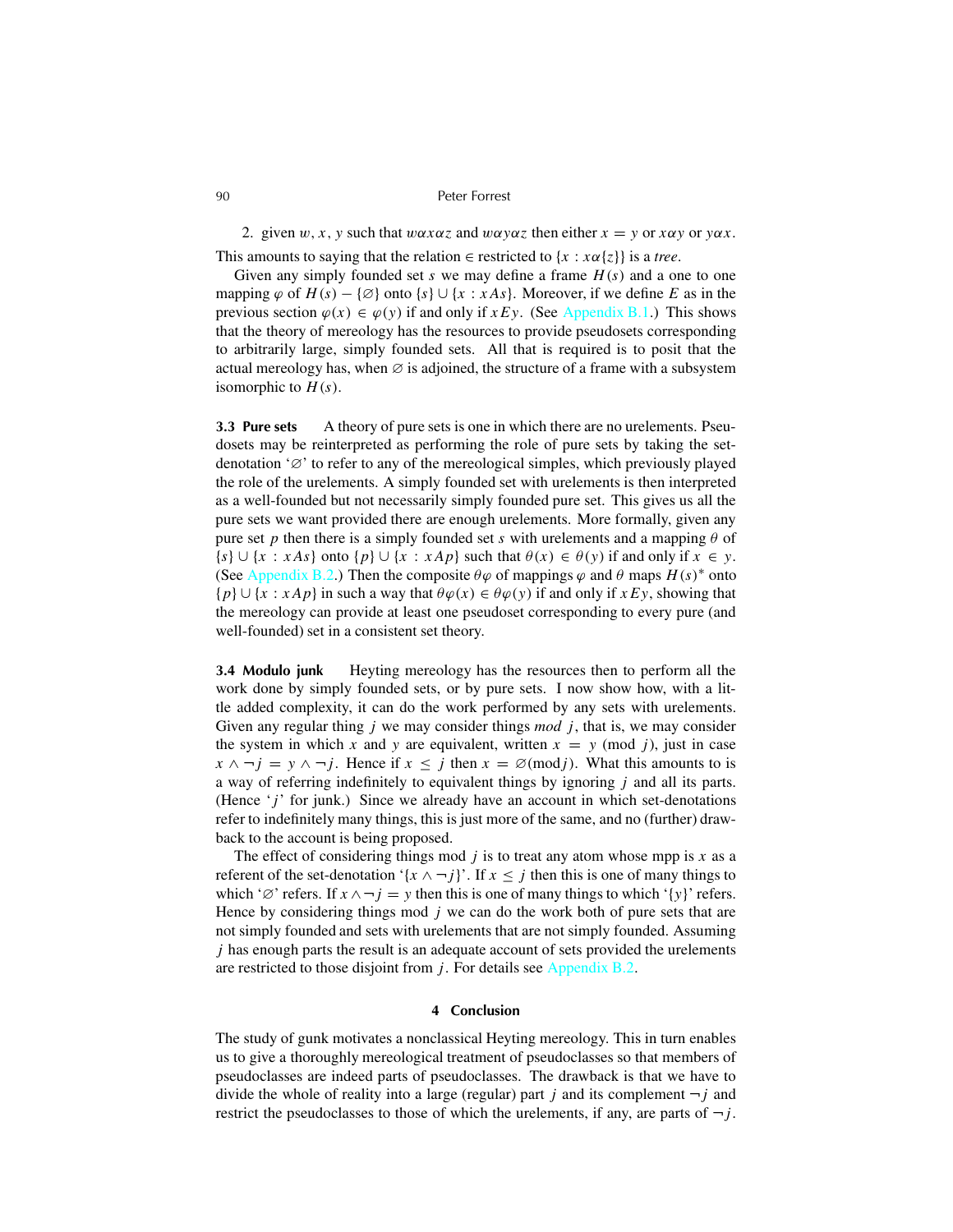<span id="page-12-0"></span>More modestly, Heyting mereology provides a theory of pseudosets that will do all the work of pure sets.

## **Appendix A Maximal Open Sets Form a Frame**

The set of *n*-tuples (for some finite *n*) equipped with the usual topology has a countable basis for open sets. Therefore it suffices to prove the following.

**Theorem A.1** *Consider a topological space with a countable basis of open sets and a countably additive measure that is positive on all nonempty open sets. Then the maximal open sets form a frame. (Notice that the Devil's Comb example shows that the maximal open sets in* R <sup>3</sup> *do not form a complete Boolean algebra. Similar examples* can be provided in  $\mathbb{R}^n$  for any positive integer n.) First define an equiva*lence* relation on the open sets by  $U \sim V$  if and only if both  $U - V$  and  $V - U$  are *of zero measure.*

**Lemma A.2** *If U is any open set there is a unique maximal open set equivalent to U.*

**Proof of lemma** It suffices to consider *W* the union of all the open sets equivalent to  $U$ . Provided  $W$  is itself equivalent to  $U$  then  $W$  is the unique maximal open set equivalent to *U*. Let *B* be a countable basis of open sets. Let *C* be the set of those *B* contained in some open set equivalent to *U*. Then  $W = \cup C$ . Now for all  $X \in C$ ,  $X - U$  is null, hence  $W - U$  is the countable union of null sets and so is itself null. Since *U* is contained in *W* this proves that *W* is equivalent to *U*.

**Proof of theorem** The join of any set *X* of maximal open sets is the unique maximal open set equivalent to ∪*X*. Likewise the meet of maximal open sets *U* and *V* is the unique maximal open set equivalent to  $U \cap V$ . So the maximal open sets form a complete lattice. Now, for any complete lattice,  $\vee z(\exists y(By \& (z = x \land y))) \le x \land (\vee yBy)$ . So we have only to show that for any maximal open *X* and maximal open *D*s, *X* ∧ (∨*YDY*) ⊆ ∨*Z*(∃*Y*(*DY* & *Z* = *X* ∧ *Y*)). Because there is a countable basis for the open sets there are countably many of the *D*s, call them the *C*s such that  $\bigcup \{Y : DY\} = \bigcup \{Y : CY\}$ . Hence  $\vee YDY$  is the unique maximal open set equivalent to  $\bigcup \{Y : DY\}$ , which is the same as the unique maximal open set equivalent to  $\bigcup \{Y : CY\}$ , that is,  $\vee CY$ . Now the measure is countably additive so the countable union of null sets is null. Therefore, for the countably many *Cs*,  $X \wedge (\vee YCY) = \vee Z(\exists Y(CY \& (Z = X \vee Y)))$ . Therefore *X* ∧ (∨*YDY* ) = ∪{*X* ∧ *Y* : *CY*} = *X* ∧ (∨*YCY* ) ⊆ ∨ *Z*(∃*Y*(*DY* & (*Z* = *X* ∧ *Y*))), proving that the maximal open sets form a frame.

#### **Appendix B**

**B.1** The frame  $H(s)$  associated with a simply founded set  $s$  I assume some formulation of well-founded set theory without an empty set. Its set-membership relation is  $\in$ , the ancestral of this relation is  $\alpha$ , and the singleton with member *x* is {*x*}. '∅' denotes the empty set. If *z* is any set let  $z^{\circ} = \{x : x \alpha z \& x \neq \emptyset\}$ . Let  $[z] = \{z\}^{\circ}.$ 

**Definition B.1** A set *z* is *simply founded* if

- 1. given any  $w, x, y$  such that  $w\alpha x \alpha y \alpha \{z\}$  then  $w \notin y$ ; and
- 2. given  $w, x, y$  such that  $w\alpha x\alpha z$  and  $w\alpha y\alpha z$  then either  $x = y$  or  $x\alpha y$  or  $y\alpha x$ .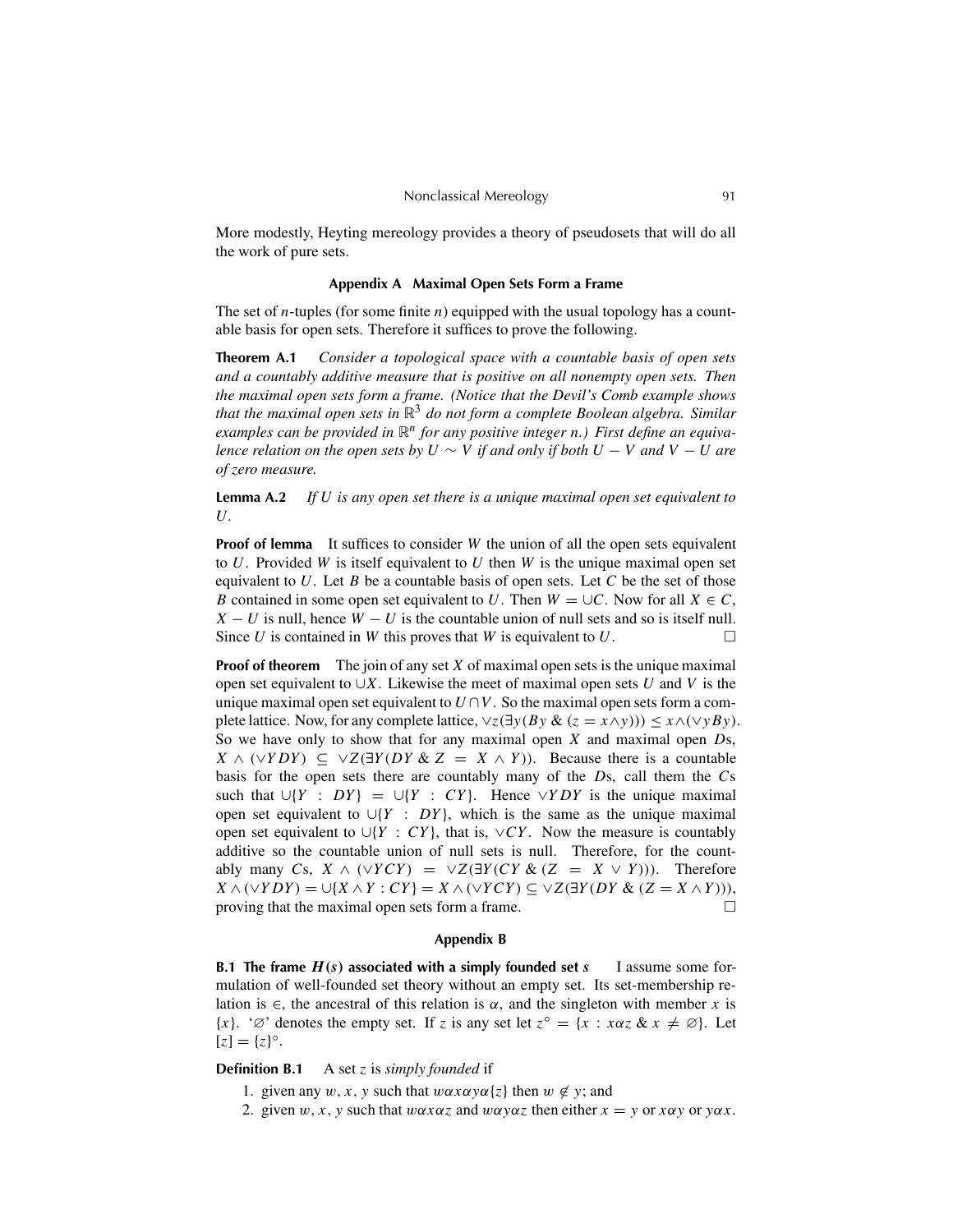The following then are obvious.

**Proposition B.2**  $y^{\circ} = \bigcup \{ [x] : x \in y \}.$ 

**Proposition B.3** *If z is simply founded and x*α*z then x is also simply founded.*

**Proposition B.4** *If z is simply founded then* {*z*} *is also simply founded.*

We may give [s] a topology in which the open subsets of [s] are [s],  $\varnothing$ , and all  $y^{\circ}$ such that  $y \subseteq [s]$ . (That it is a topology follows immediately from Proposition B.2.) The open sets ordered by inclusion form the items in a frame  $H(s)$  in which  $\emptyset$  is the null item.

**Theorem B.5** *There is a 1 to 1 mapping*  $\varphi$  *of*  $H(s)$  *onto* [s] *such that*  $x E y$  *if and only if*  $\varphi(x) \in \varphi(y)$ *.* 

**Lemma B.6** *The atoms of*  $H(s)$  *are precisely the* [*x*] *such that*  $x \in [s]$ *.* 

**Proof of Lemma B.6** [ $x$ ] has  $x^\circ$  as an mpp and so is an atom. Conversely suppose w is an atom. Then  $w = \bigcup \{ [x] : x \in y \} \subseteq y \subseteq [s]$ . Now, since w is an atom, not all of the [*x*] such that  $x \in y$  are proper parts of w. That is, for some  $x \in y$ ,  $w = [x]$ , completing the proof of the lemma.

**Lemma B.7** *If x and y are both subsets of* [*s*] *and if*  $x^\circ = y^\circ$  *then*  $x = y$ .

**Proof of Lemma B.7** Suppose  $x \subseteq [s]$ ,  $y \subseteq [s]$ ,  $x^{\circ} = y^{\circ}$ , and  $x \in y$ . We have to show that  $z \in y$ . So to obtain a proof by reductio assume  $z \notin y$ . Because  $z \in x$ , *z*α*x*, so *z*α*y* and hence, since  $z \notin y$ , for some  $u, u \in y$  and *z*α*u*. Because *z*α*x* and *z*α*u* it follows from the definition of a simply founded set that either  $x = u$  or  $x \alpha u$ or *u*α*x*. But if either  $x = u$  or  $x \alpha u$  then  $x \alpha y$ . Since  $x^{\circ} = y^{\circ}$  it follows that  $x \alpha x$ contradicting the acyclic character of ∈. Therefore *u*α*x*. But *z*α*u* so by the definition of a simply founded set  $z \notin x$ . This contradiction shows that  $z \in y$ .

**Proof** of **Theorem** B.5 By Lemma B.7 a mapping  $\varphi : H(s) \to [s]$  may be defined by  $\varphi(y^{\circ}) = y$ . Clearly this is a 1 to 1 onto mapping. By Lemma B.6 the relation *A* on *H*(*s*) may be defined by *uAv* if  $u = y^\circ$  and [*y*]  $\subseteq v$ . Now [*y*] = {*y*}<sup> $\circ$ </sup>. So  $uAv$  if and only if  $\{\varphi(u)\}^{\circ} \subseteq \varphi(v)^{\circ}$ , which holds if and only if either  $\{\varphi(u)\} \subseteq \varphi(v)$ or  $\{\varphi(u)\}\alpha\varphi(v)$ . In either case  $\{\varphi(u)\}\alpha\varphi(v)$ . Hence *uAv* if and only if  $\varphi(u)\alpha\varphi(v)$ . Since  $\varphi$  is 1 to 1 onto and *s* is simply founded it follows that  $uEv$  if and only if  $\varphi(u) \in \varphi(v)$  as required.

**B.2 The mapping**  $\theta$  **and sets mod** *j* Let *k* be the set of all  $z \in H(s)$  for which there is a unique onto mapping  $f_z$  :  $z \rightarrow p_z$  for some pure set  $p_z$  such that  $f_z(\{u\}) = \emptyset$  for all urelements *u* and such that  $f_z(x) \in f_z(y)$  if and only if  $x \in y$ . Let  $m = \cup k$ . It is easy to check that  $m \in k$ , and so m is k's unique maximum member. If  $m \neq [s]$  then either (1) there is an urelement *u* such that  $\{u\} \cap m = \emptyset$ , or (2) there is some  $v \in k$  such that  $\{v\} \in H(s)$  but  $\{v\} \notin k$ . In either case we can extend  $f_m$  to  $f_{m'}$  contradicting the maximality of *m*. Hence  $m = [s]$ . The required mapping  $\theta$  is then  $f_{[s]}$ .

The theory of sets mod *j* works in an analogous fashion. Let *n* be the set of all *z* ∈ *H*(*s*) for which there is a unique onto mapping  $g_z$  :  $z$  →  $p_z$  for some set  $p_z$  such that  $g_z(\lbrace u \rbrace) = u \land \neg j$  for all urelements *u* and such that  $g_z(x) \in g_z(y)$  if and only if *x* ∈ *y*. Then replacing *k* by *n* and *f* by *g* in the above, we can prove that there is

<span id="page-13-0"></span>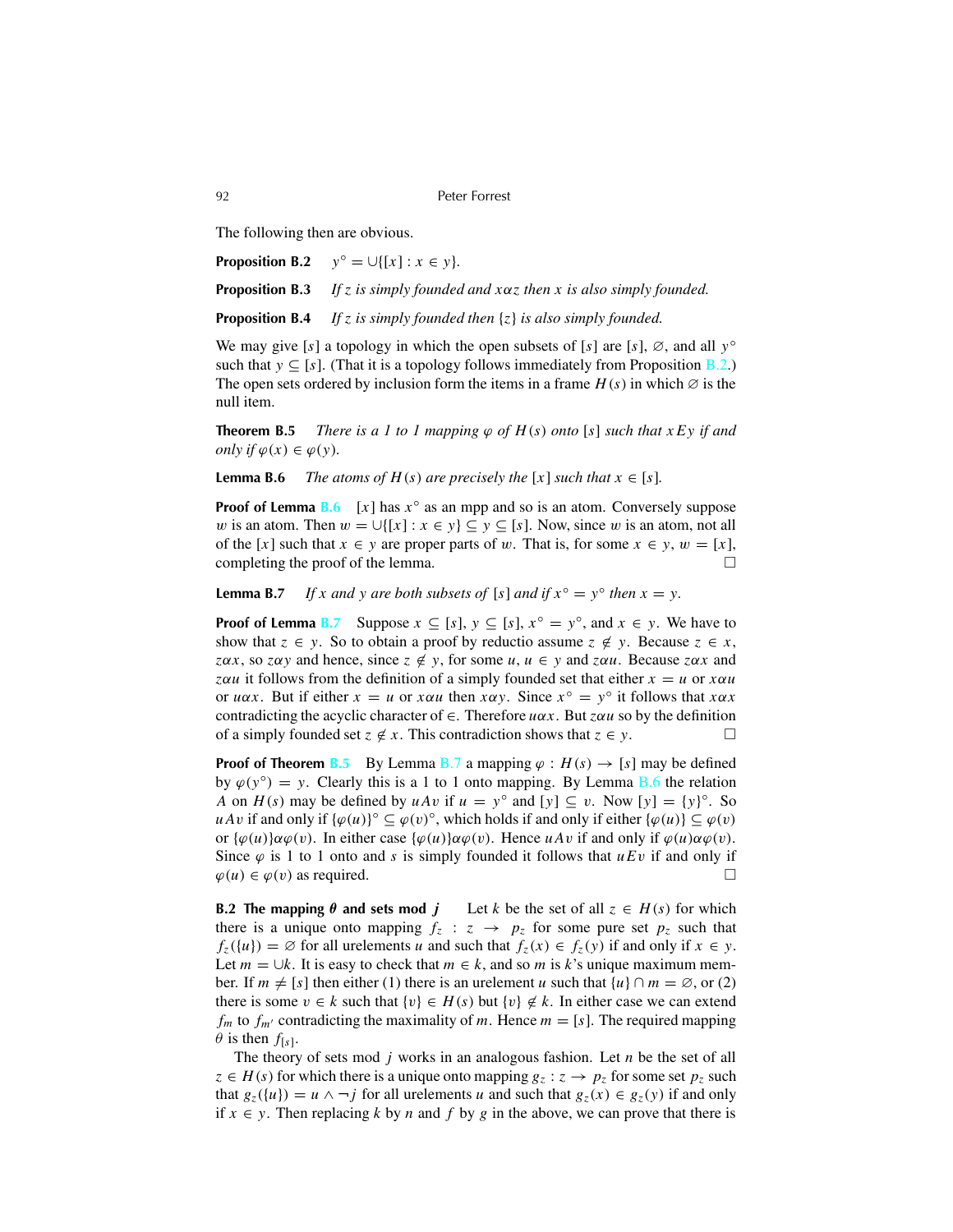<span id="page-14-0"></span>a  $g_{[s]}$ . This shows that the sets [*s*] mod *j* may be interpreted as  $\{g_{[s]}(x) : x \in [s]\},\$ which is a set of both some pure sets and some sets with urelements disjoint from j.

### **Notes**

- [1.](#page-0-0) See Simons [\[6\]](#page-15-0). The standard work on classical mereology is Simons [\[7](#page-15-0)].
- [2.](#page-0-0) Classical mereology is a special case of Heyting mereology, so the contrast is between a weaker and a stronger hypothesis about mereology.
- [3.](#page-0-0) [\[5\]](#page-15-0), Section 1.9.
- [4.](#page-0-0) That is, an infinitely distributive complete lattice. The category of frames differs from the category of complete Heyting algebras not in the objects but in the morphisms. See Johnstone [\[4](#page-15-0)], Chapter 3. If we were interested in morphisms of mereologies, we would, I suppose, require a different category again. For the morphisms would not merely preserve parthood but map the nonnull elements to nonnull elements and hence preserve the overlap relation.
- [5.](#page-1-0) I owe the importance of political geography as an application of mereology to the influence of Barry Smith.
- [6.](#page-4-0) If *y* is not a fusion of *x* then there is some *z* that overlaps *y* but not *x*. But, by the definition of overlap, *y* and *z* have a common part w, which must therefore be disjoint from *x*.
- [7.](#page-5-0) We may define the complement  $\neg x$  of x as the sum of everything disjoint from x. Then in a Heyting mereology  $x^* = \neg \neg x$ . So the definition I have given of regularity coincides with the usual one for a Heyting algebra.
- [8.](#page-6-0) In Forrest [\[3](#page-15-0)] I argue that either every region of finite diameter contains only finitely many parts or space is atomless gunk.
- [9.](#page-6-0) Between the concept of an atom and the concept of a simple we have such intermediaries as not being the sum of two proper parts; not being the sum of nonoverlapping proper parts; and not being the sum of two nonoverlapping proper parts.
- [10.](#page-7-0) Tarski proposed that these were precisely the regions of space in [\[8](#page-15-0)]. See Postulate Two.
- [11.](#page-8-0) After Peter Roeper who suggested it to me.
- [12.](#page-10-0) We may formalize this by using van Fraassen's method of supervaluation. See [\[9](#page-15-0)].
- [13.](#page-10-0) Hence, following Lewis, we could "Ramsify out" ∈. See [\[5\]](#page-15-0), Section 2.6.
- [14.](#page-10-0) It is a matter of controversy whether there is an upper bound to the number of things there might be. (See  $[1]$ , Section 6.6.) But even if there is such a bound it would be rather large. Lewis has suggested beth omega. Hence the restriction on sets that results would not devastate pure mathematics.